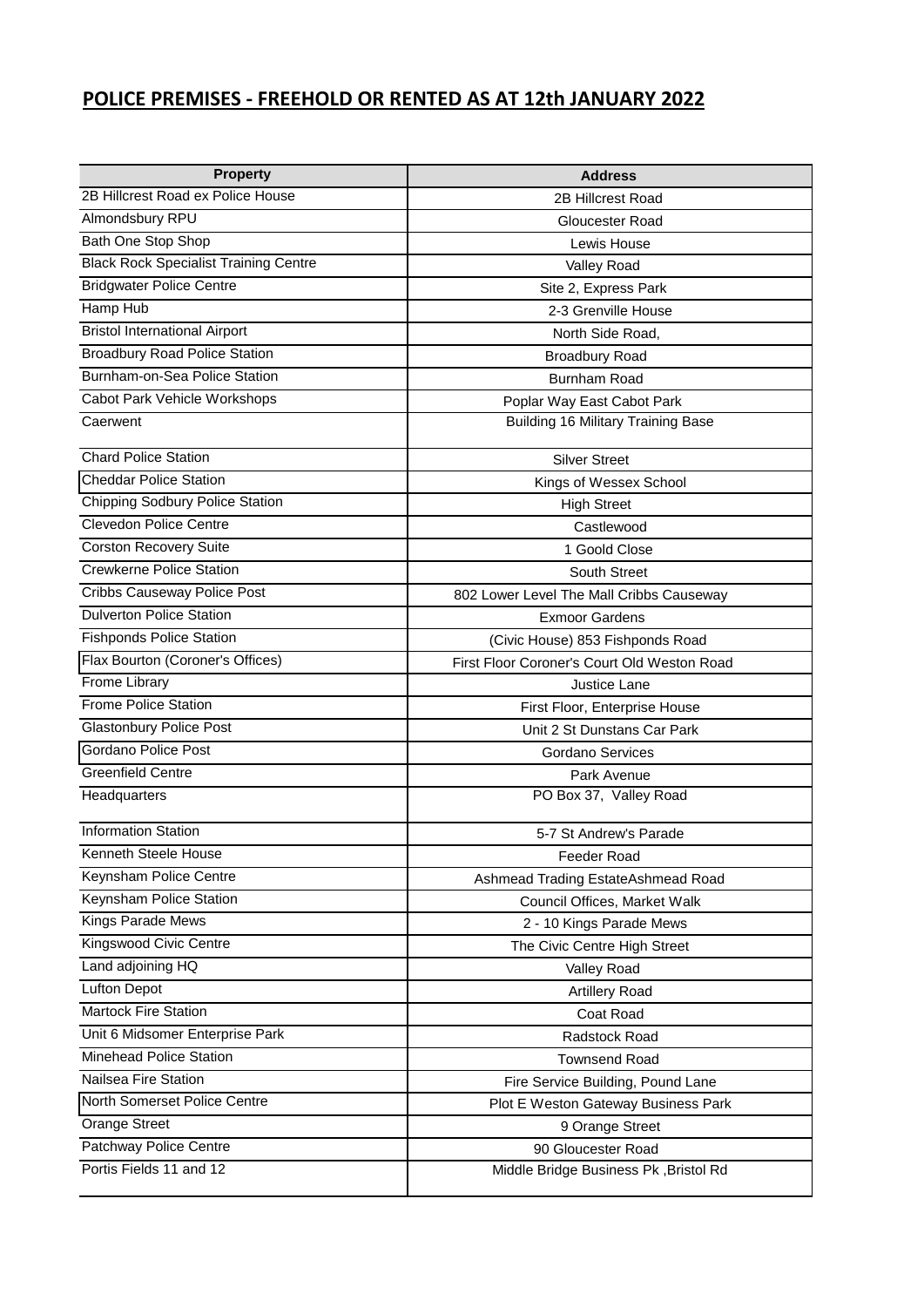| Portis Fields 2                                  | Middle Bridge Business Pk, Bristol Rd   |  |  |
|--------------------------------------------------|-----------------------------------------|--|--|
| <b>Radstock Police Station</b>                   | <b>Wells Road</b>                       |  |  |
| Redbridge House                                  | 2nd and 3rd Floors                      |  |  |
| Shepton Mallet Police Centre                     | Unit 1 Haskins Retail Park              |  |  |
| Somerton Police Station                          | <b>Kirkham Street</b>                   |  |  |
| Concorde House                                   | Unit 3 Harlequin Park                   |  |  |
| <b>Staple Hill Police Station</b>                | <b>Broad Street</b>                     |  |  |
| <b>Street Police Station (old)</b>               | 1-3 West End                            |  |  |
| Ilminster Police Post                            | Summervale Surgery, Canal Way           |  |  |
| <b>Taunton CPT</b>                               | 1 Hylton Close                          |  |  |
| Taunton Police Station at Deane House            | Deane House                             |  |  |
| The Bridewell Police Station                     | 1 Bridewell Street                      |  |  |
| <b>Guiness Housing Association Estate Office</b> | Avondown House, Langdon Road,           |  |  |
| <b>Thornbury Town Council Offices</b>            | The Town Council                        |  |  |
| <b>Trinity Road Police Station</b>               | <b>Trinity Road</b>                     |  |  |
| Watchet (Beat Station)                           | The Esplanade                           |  |  |
| <b>Wellington Police Station</b>                 | Victoria Street                         |  |  |
| old Wells Police Station                         | 16-18 Glastonbury Road                  |  |  |
| <b>Wells Police Station</b>                      | Joint Blue Light Premises, Burcott Road |  |  |
| Southmead Police Station                         | 1st floor and part GF Westgate House    |  |  |
| Weston super Mare Town Hall                      | <b>Walliscote Grove Road</b>            |  |  |
| Wilfred Fuller VC Operational Training Centre    | Davis Lane                              |  |  |
| <b>West Somerset House</b>                       | <b>Ground Floor West Somerset House</b> |  |  |
| <b>Willowbrook Centre</b>                        | The Mall Savages Wood Rd                |  |  |
| <b>Wincanton Police Station</b>                  | 14 Market Place                         |  |  |
| Worle Parkway                                    | 503 Worle Parkway                       |  |  |
| Wylds Road Vehicle Maintenance workshop          | Unit 2A Wylds Road                      |  |  |
| Yeovil CPU                                       | 15 Westland Road                        |  |  |
| <b>Yeovil Police Station Enquiry Office</b>      | Horsey Lane                             |  |  |
| Yeovil Police Station (temporary)                | Part of Ground Floor, Council Offices   |  |  |
| Street Police Station (new)                      | 5 & 7 West End                          |  |  |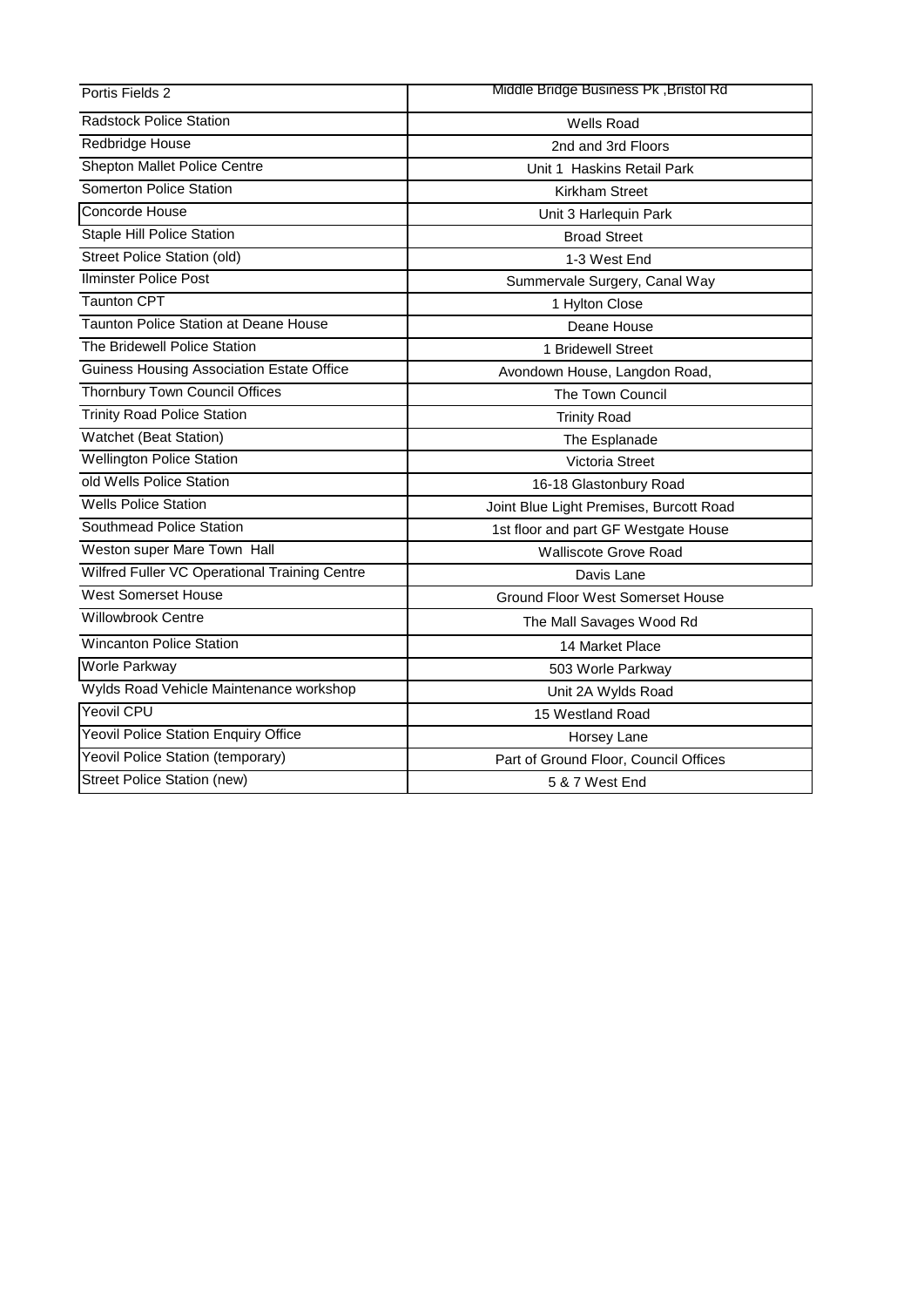| <b>Address 2</b>         | <b>Town</b>       | <b>Postcode</b> | <b>Tenure</b> |
|--------------------------|-------------------|-----------------|---------------|
| Nailsea                  | <b>Bristol</b>    | <b>BS48 2JB</b> | Freehold      |
| Almondsbury              | <b>Bristol</b>    | <b>BS32 4AG</b> | Freehold      |
| 3-4 Manvers St           | <b>Bath</b>       | <b>BA1 1JQ</b>  | Rented/Leased |
| Portishead               | <b>Bristol</b>    | <b>BS20 8JY</b> | Freehold      |
| <b>Bristol Road</b>      | <b>Bridgwater</b> | TA64RR          | Freehold      |
| Rhode Lane               | <b>Bridgwater</b> | TA6 6JE         | Rented/Leased |
| Lulsgate                 | <b>Bristol</b>    | <b>BS48 3DY</b> | Rented/Leased |
| Knowle                   | <b>Bristol</b>    | BS4 1JT         | Freehold      |
|                          | Burnham-on-Sea    | <b>TA8 1LS</b>  | Freehold      |
| Avonmouth                | <b>Bristol</b>    | <b>BS11 0YP</b> | Freehold      |
| Caerwent                 | Monmouthshire     |                 | Rented/Leased |
| Millfield                | Chard             | <b>TA20 2AZ</b> | Freehold      |
| <b>Station Road</b>      | Cheddar           | <b>BS27 3AQ</b> | Rented/Leased |
| <b>Chipping Sodbury</b>  | <b>Bristol</b>    | <b>BS37 6AH</b> | Freehold      |
| <b>Tickenham Road</b>    | Clevedon          | <b>BS21 6FW</b> | Rented/Leased |
|                          | Corston           | BA2 9AF         | Freehold      |
|                          | Crewkerne         | <b>TA18 8AA</b> | Freehold      |
|                          | <b>Bristol</b>    | <b>BS34 5DG</b> | Rented/Leased |
|                          | Dulverton         | <b>TA22 9HL</b> | Freehold      |
| Fishponds                | <b>Bristol</b>    | <b>BS162LG</b>  | Rented/Leased |
| Flax Bourton             | <b>Bristol</b>    | <b>BS48 1UL</b> | Rented/Leased |
|                          | Frome             | <b>BA11 1BE</b> | Rented/Leased |
| <b>Wessex Fields</b>     | Frome             | <b>BA11 4DH</b> | Rented/Leased |
| Magdelene Street         | Glastonbury       |                 | Rented/Leased |
| M5 Junction 19           | <b>Bristol</b>    | <b>BS207XG</b>  | Rented/Leased |
|                          | Winterbourne      |                 | Rented/Leased |
| Portishead               | <b>Bristol</b>    | <b>BS20 8QJ</b> | Freehold      |
| Bournville               | <b>WSM</b>        | <b>BS233SS</b>  | Rented/Leased |
|                          | <b>Bristol</b>    | BS2 0TQ         | Freehold      |
| Keynsham                 | <b>Bristol</b>    | <b>BS311SX</b>  | Freehold      |
| <b>Temple Street</b>     | Keynsham          | <b>BS31 1FS</b> | Rented/Leased |
| Clifton                  | <b>Bristol</b>    | BS8 2RE         | Rented/Leased |
| Kingswood                | <b>Bristol</b>    | <b>BS15 9TR</b> | Rented/Leased |
| Portishead               | <b>Bristol</b>    |                 | Freehold      |
| Lufton                   | Yeovil            | <b>BA22 8RP</b> | Rented/Leased |
|                          | Martock           | <b>TA12 6EX</b> | Rented/Leased |
|                          | Midsomer Norton   | BA3 2BB         | Rented/Leased |
|                          | Minehead          | <b>TA24 5RJ</b> | Freehold      |
|                          | Nailsea           |                 | Rented/Leased |
| Filers Way, Somerset Ave | Weston-super-Mare | <b>BS247JP</b>  | Freehold      |
|                          | <b>Bristol</b>    | BS2 9HG         | Rented/Leased |
| Filton                   | <b>Bristol</b>    | <b>BS34 6PY</b> | Freehold      |
| Portishead               | <b>Bristol</b>    | <b>BS20 6PN</b> | Rented/Leased |